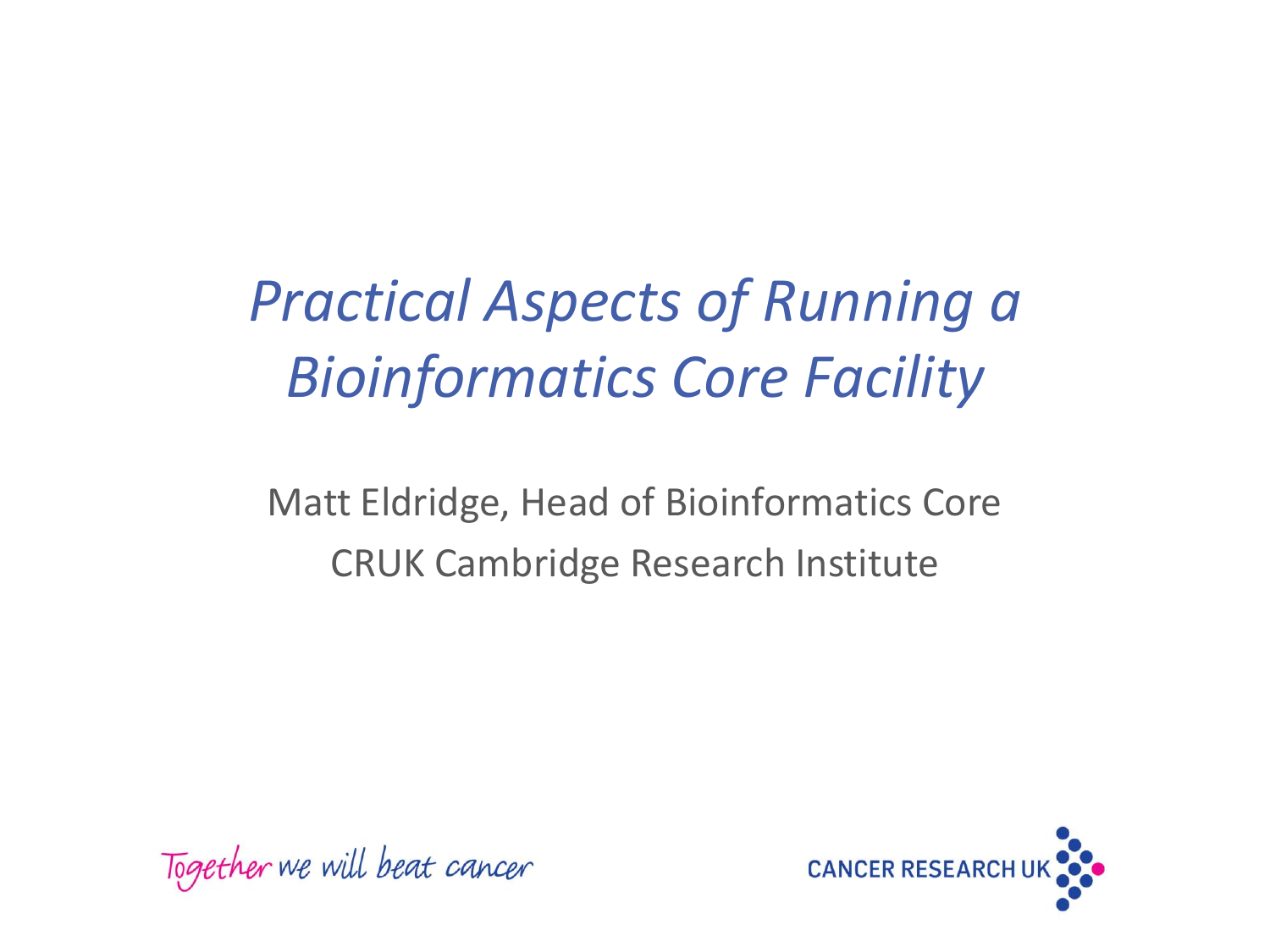#### *Structure*

■ Team structure/composition (9.4 FTE)



#### ■ Customers

- 300 research scientists in 22 research groups
- Other core facilities Genomics, Proteomics
- Sequencing operation for 3 collaborating institutes in Cambridge
- CompBio @ CRI
	- Core (10) + 2 research groups (20) + 10 "embedded" in wet-lab groups

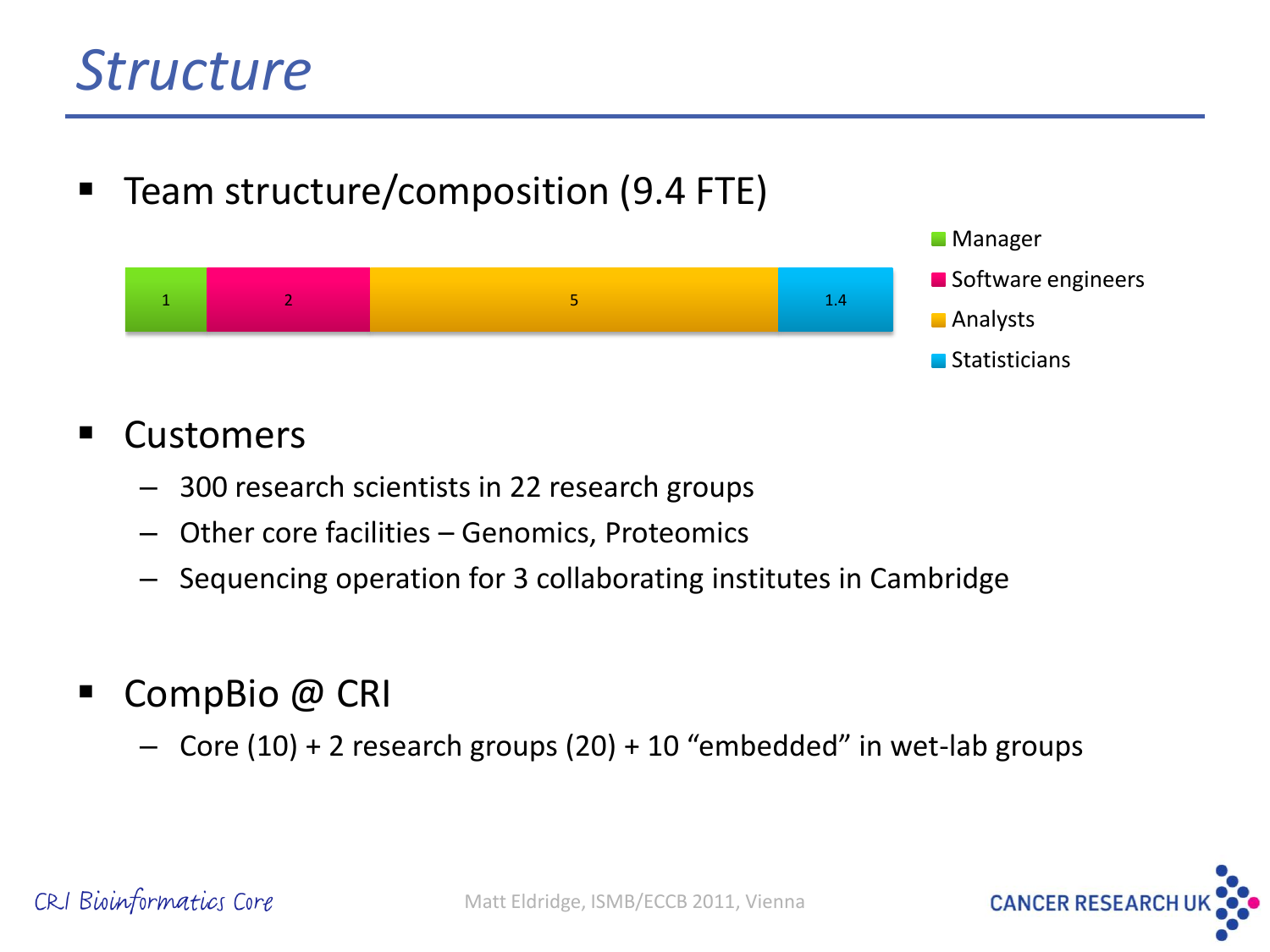#### *Services*

| <b>Statistics</b>                  | Drop-in clinics                                                                                                                                                                      |                                                                                                          |
|------------------------------------|--------------------------------------------------------------------------------------------------------------------------------------------------------------------------------------|----------------------------------------------------------------------------------------------------------|
| <b>Experimental Design</b>         | Experimental design clinics                                                                                                                                                          | Management, 5%                                                                                           |
| Next gen sequencing                | <b>LIMS</b><br>Data management, processing, QC<br>Analysis pipeline development<br>Analysis projects - ChIP-seq, variation                                                           | Training,<br>Statistics, 14%<br>Tools & database<br>7%<br>resources, 7%                                  |
| Microarrays                        | Operational support, data QC<br>Analysis pipeline, Bioconductor packages<br>• beadarray package, probe annotation<br>Analysis projects<br>Illumina expression, Affymetrix SNP, exon, | Proteomics, other<br><b>Sequencing operations,</b><br>analysis, 9%<br>18%<br>Microarray analysis,<br>15% |
| Proteomics                         | Analysis projects - SILAC MS/MS, protein<br>arrays                                                                                                                                   | Sequencing analysis,<br>21%                                                                              |
| Other analysis                     | Motif enrichment                                                                                                                                                                     |                                                                                                          |
| Analysis tools<br>& data resources | Galaxy, Ensembl (local installations)<br>Commercial databases, tools                                                                                                                 | Microarray<br>operations, 4%                                                                             |
| <b>Training courses</b>            | NGS, microarrays, motif analysis,<br>functional/pathway analysis                                                                                                                     |                                                                                                          |

#### CRI Bioinformatics Core

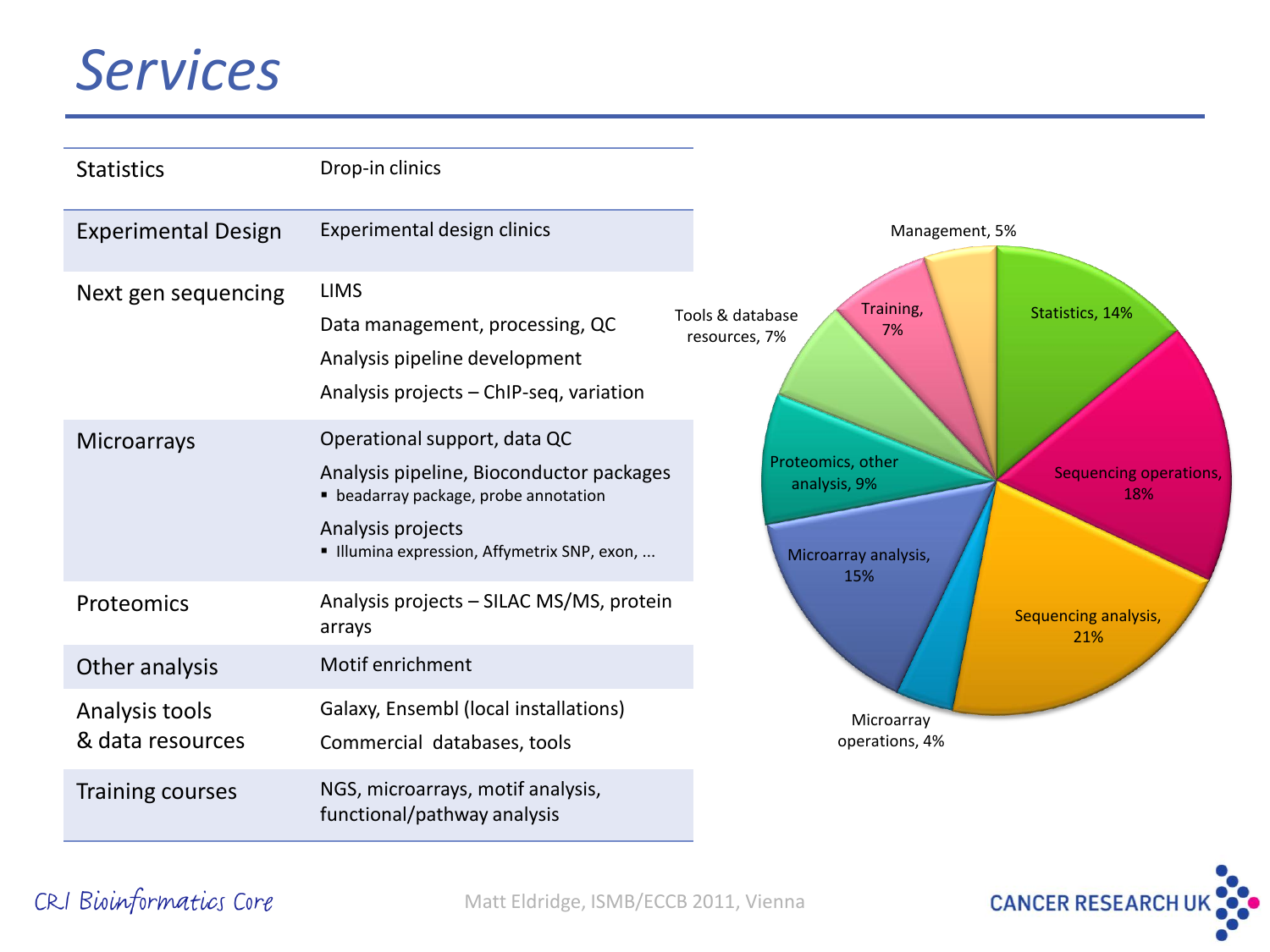# *Funding*

- Cross charging since April 2011
	- Hourly rate for consultation and analysis support directly attributable to research group or grant
	- Does not include overheads (seminars, office space, computing resources)
	- No sign-off or approval process

#### Exemptions

- Drop-in clinics, experimental design meetings
- Training courses
- Operational support LIMS, analysis pipeline development
- Commercial software and database licenses
- Approx. 40% recorded time is cross-charged



CRI Bioinformatics Core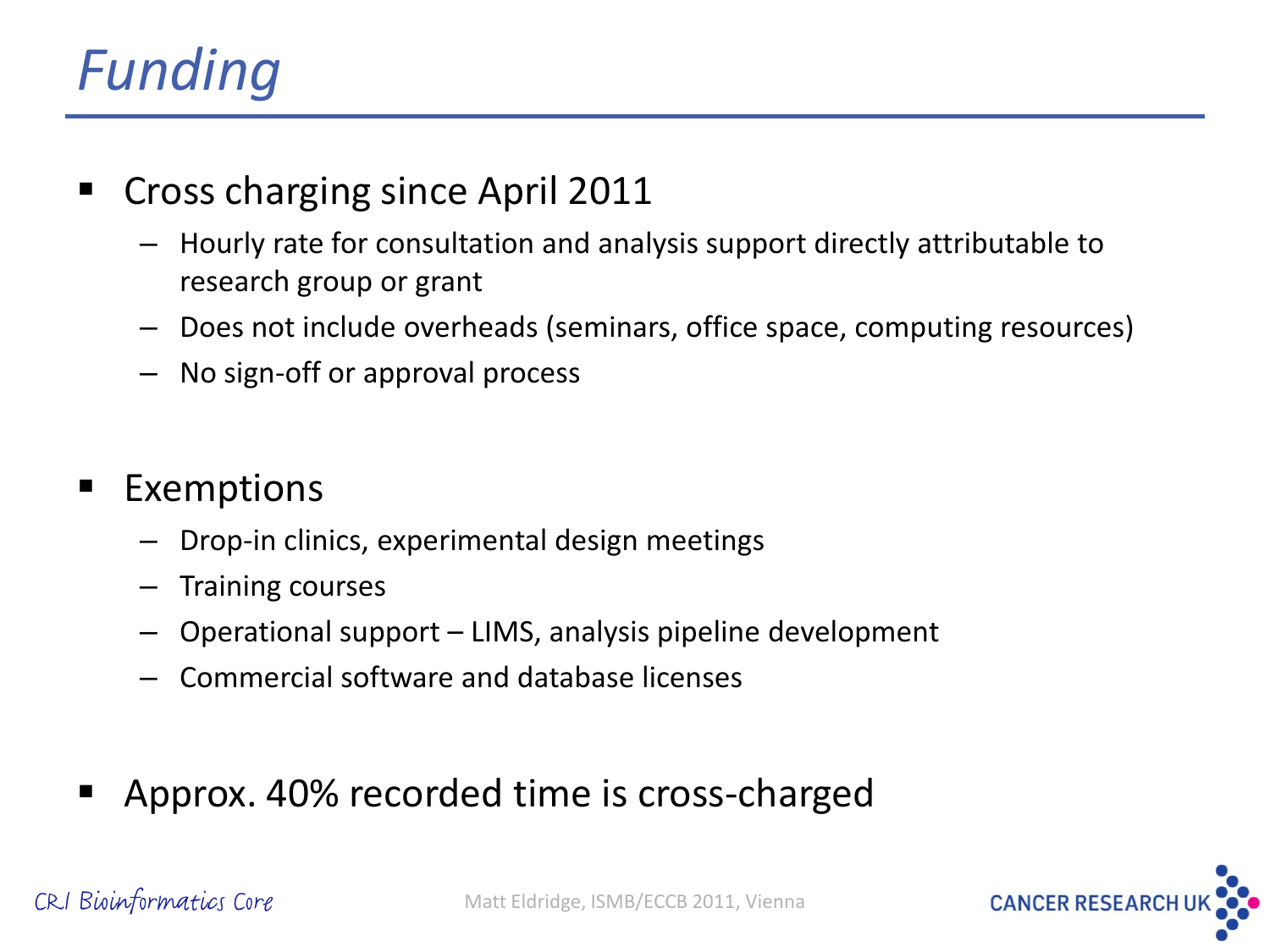#### *Monitoring*

- **Group objectives (yearly)**
- **Update to Steering committee (quarterly)**
- **Scorecard (monthly)** 
	- Metrics to monitor health/performance of Core
- External review (every  $3 4$  years)
	- User questionnaire/survey
	- Detailed report
	- Assessment by external review panel

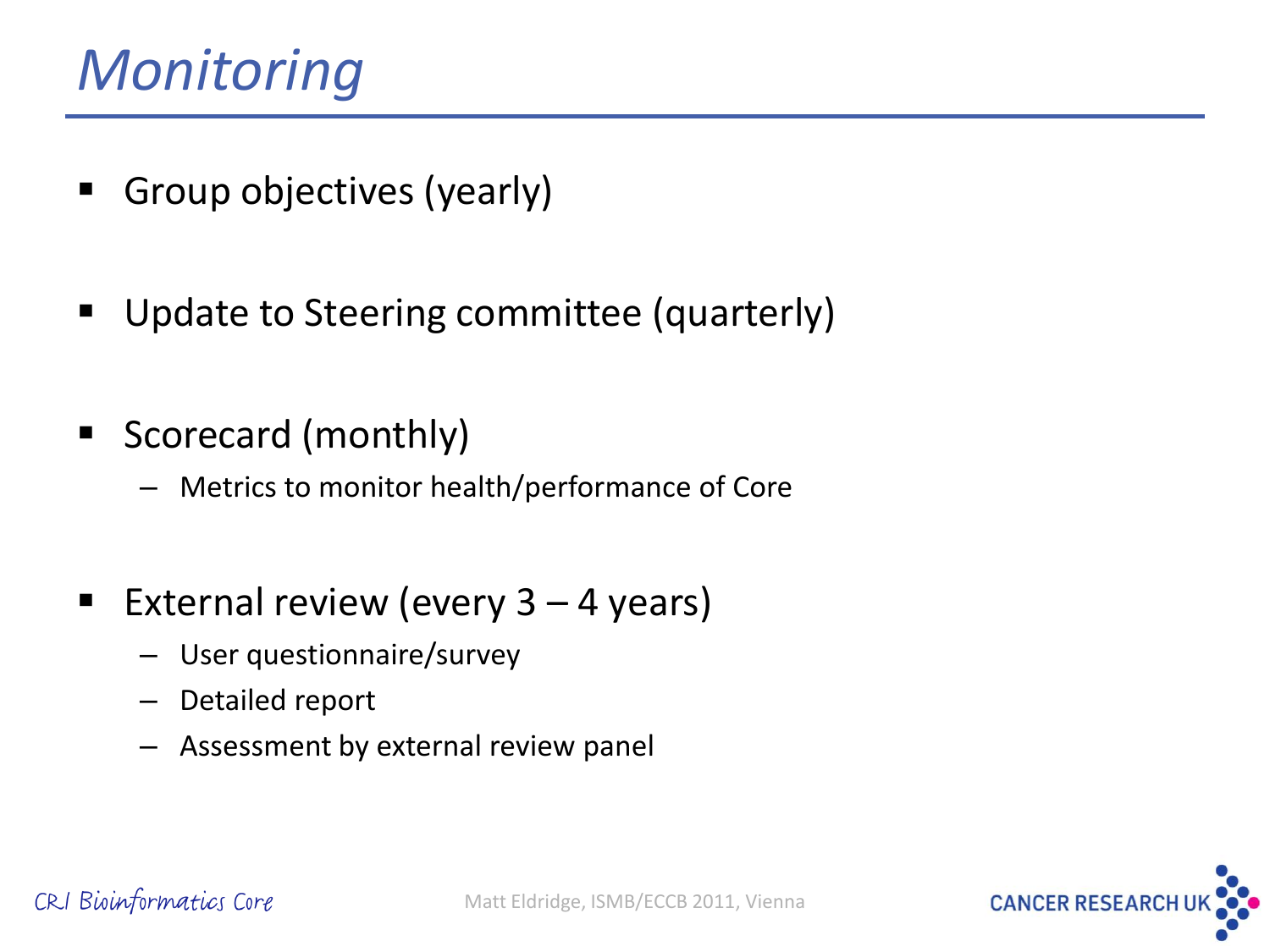#### **Bioinformatics Core Scorecard - June 2011**







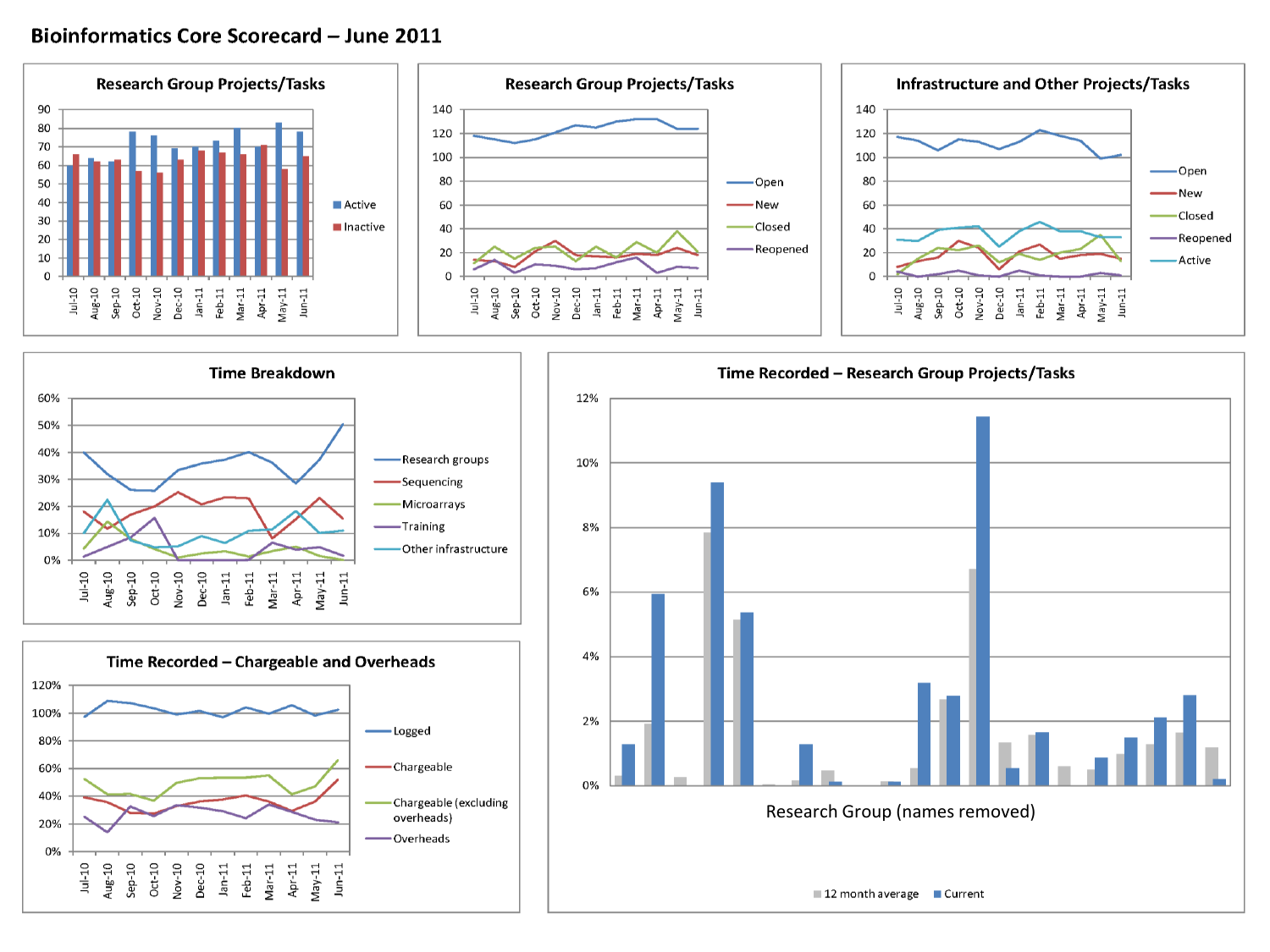## *Challenges*

| <b>Challenge</b>                                  | <b>Strategy/Response</b>                                                                                                                          |
|---------------------------------------------------|---------------------------------------------------------------------------------------------------------------------------------------------------|
| Large numbers of projects and support<br>requests | ■ Project tracking/management                                                                                                                     |
| High workload/demand                              | Analysis pipeline development<br>■ Balancing workload across team<br>■ Cross charging                                                             |
| Frustration with turnaround/responsiveness        | Improved communication, expectation setting<br>■ Enabling biologists to be more self-sufficient<br>(training courses, access to tools, databases) |
| Evolving bioinformatics service model             | • Changing interactions with users, remit and<br>nature of service                                                                                |

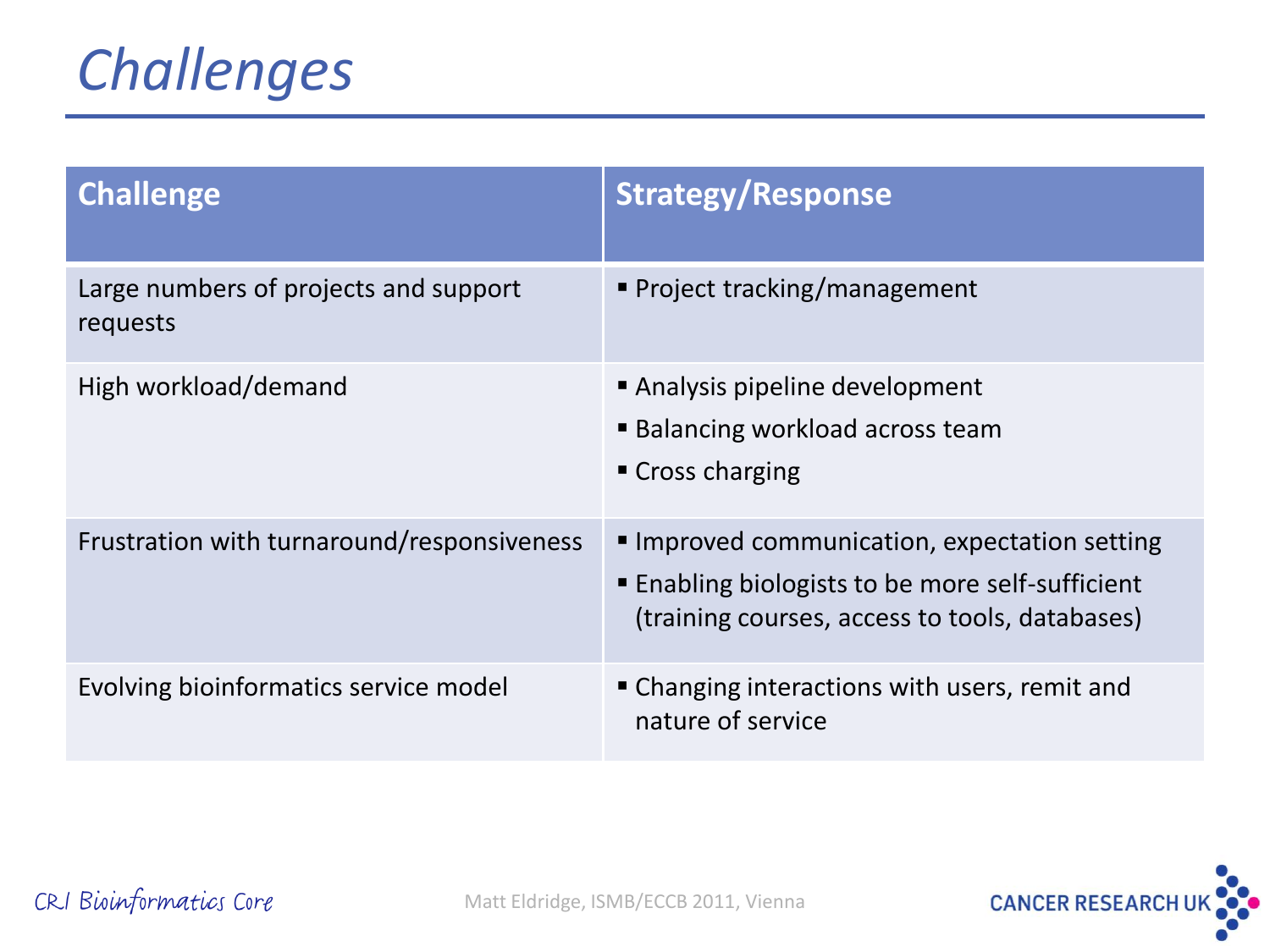# *Project tracking*

■ 70 – 80 chargeable projects/tasks active each month

**Challenge:** volume of projects/requests

- largely excludes infrastructure, software development
- Project management tool (redmine)
	- Capture project details, status
	- Time logging for monitoring, charging
- Projects largely scheduled on FIFO basis but no formal queue
- Questions:
	- *Do other cores operate a more formal queuing/scheduling process?*
	- *How are other cores measuring response/turnaround times?*

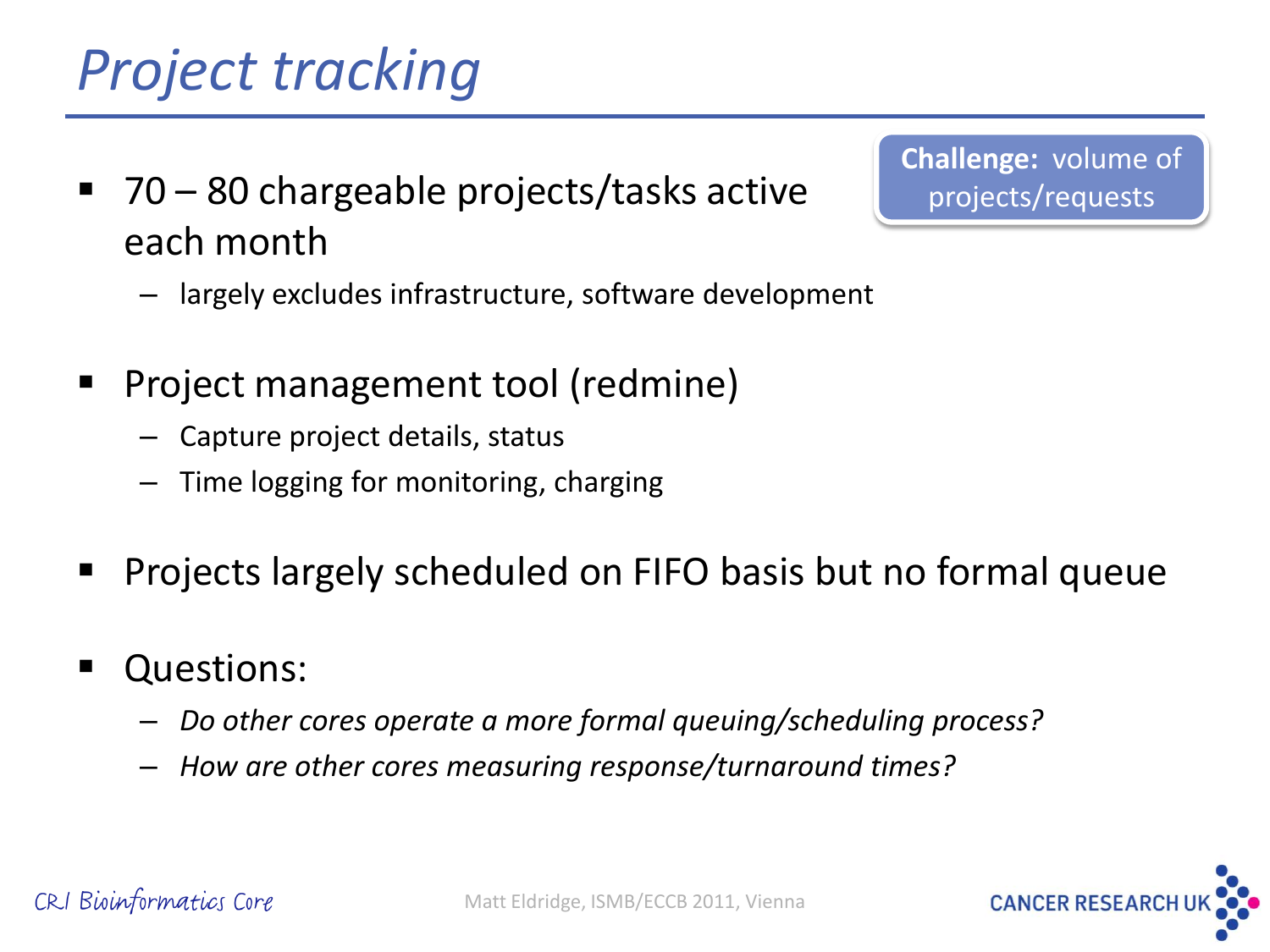## *Workload management*

- Communication with researchers
	- Clearly define scope/deliverables, set realistic expectations
	- Communicate often about project status and progress
- Balance workload within team
	- Project monitoring and reassignment
	- Skills development across team
- Analysis pipeline development and automation
	- Significant investment but yields efficiency gains and consistent, high-quality deliverables
- Access to analysis tools/resources and training
	- Galaxy including roll-out of analysis tools developed in-house
	- Various commercial databases and associated tools

**Challenge:** high workload/demand

**Challenge:** turnaround, responsiveness